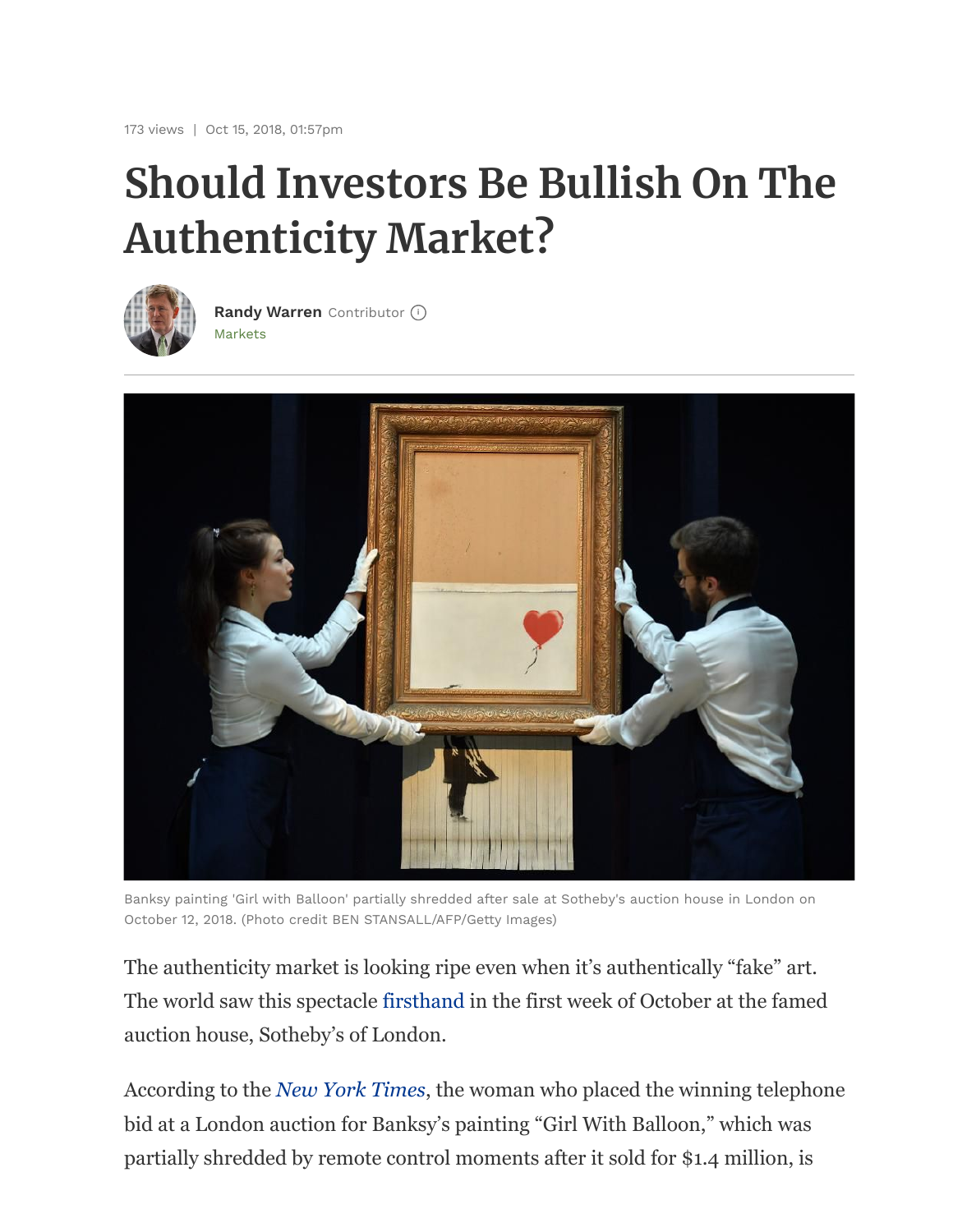continuing with the purchase at the same price, Sotheby's said in a statement Thursday.

"When the hammer came down last week and the work was shredded, I was at first shocked, but gradually I began to realize that I would end up with my own piece of art history," the buyer, who was identified only as a "European collector and a longstanding client," commented in the statement.

Imagine all the knock-off arts and antiques that individuals invest in that aren't handled at the Sotheby's level. Who can help you dodge a bullet and distinguish between fake and authentic art and antiques? Let's think local for a minute.

When was the last time you visited your local historical society? At the suggestion of a friend, I recently went on a tour of the Chester County Historical Society, a 10-minute drive from our offices. I was given a behind-the-scenes peek at the 800-plus antique furniture and artifacts, donated to and acquired by the Society over several years. What I learned was, that beyond sentimental value, the period pieces I admired may hold value not because of demand but because of the level of their authenticity. This got me thinking about the stock market: Wall Street loves analyzing "fundamentals" but it rarely acknowledges a company's "authenticity".

## **YOU MAY ALSO LIKE**

On a global level, investors can leverage what they learn through their local historical society by coupling that knowledge with what they glean from listening to corporate earnings calls from companies directly in the authenticity market. If you're thinking of names like Sotheby's (NYSE: BID); etc., then you are well on your way to understanding how to best navigate through a volatile market.

Keeping with the historical theme, let's take a look at Sotheby's stock as a proxy for the authenticity market.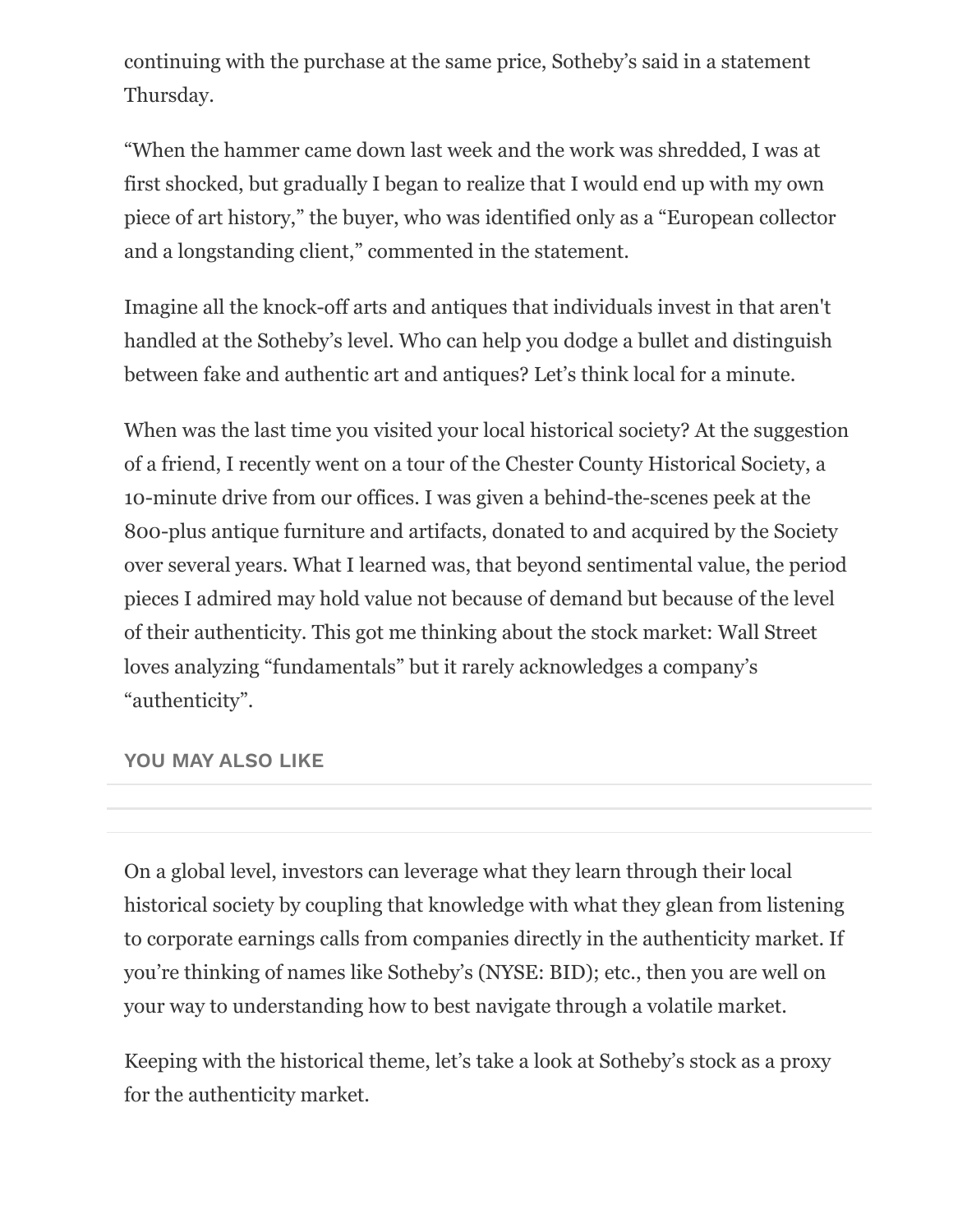

Sotheby's stock chart WWW.NASDAQ.COM

Most savvy investors know that volatility is good. Without it, there would be no gauge of supply and demand. A flat authenticity market, for instance, doesn't drive stocks up or down, and for investors there is no point to owning a stock that doesn't move in either direction. As you can see above, Sotheby's volatility has been healthy and steady. Investing in art, antiques, artifacts and the like is known as an alternative asset, or collectables – the furniture itself doesn't trade on an exchange but companies that buy and sell such assets do trade and are seen as stock names to consider when there's a boom and bust in the stock market.

Another proxy for the collectables market can be the stock of exotic collectable cars, such as [Ferrari](https://www.forbes.com/companies/ferrari/) . Since Ferrari has it's own stock (NYSE: RACE), it is easy to track, as compared to other exotic collectable cars that are part of a larger holding company such as [Porsche](https://www.forbes.com/companies/porsche/) owned by [Volkswagen Group](https://www.forbes.com/companies/volkswagen-group/) .